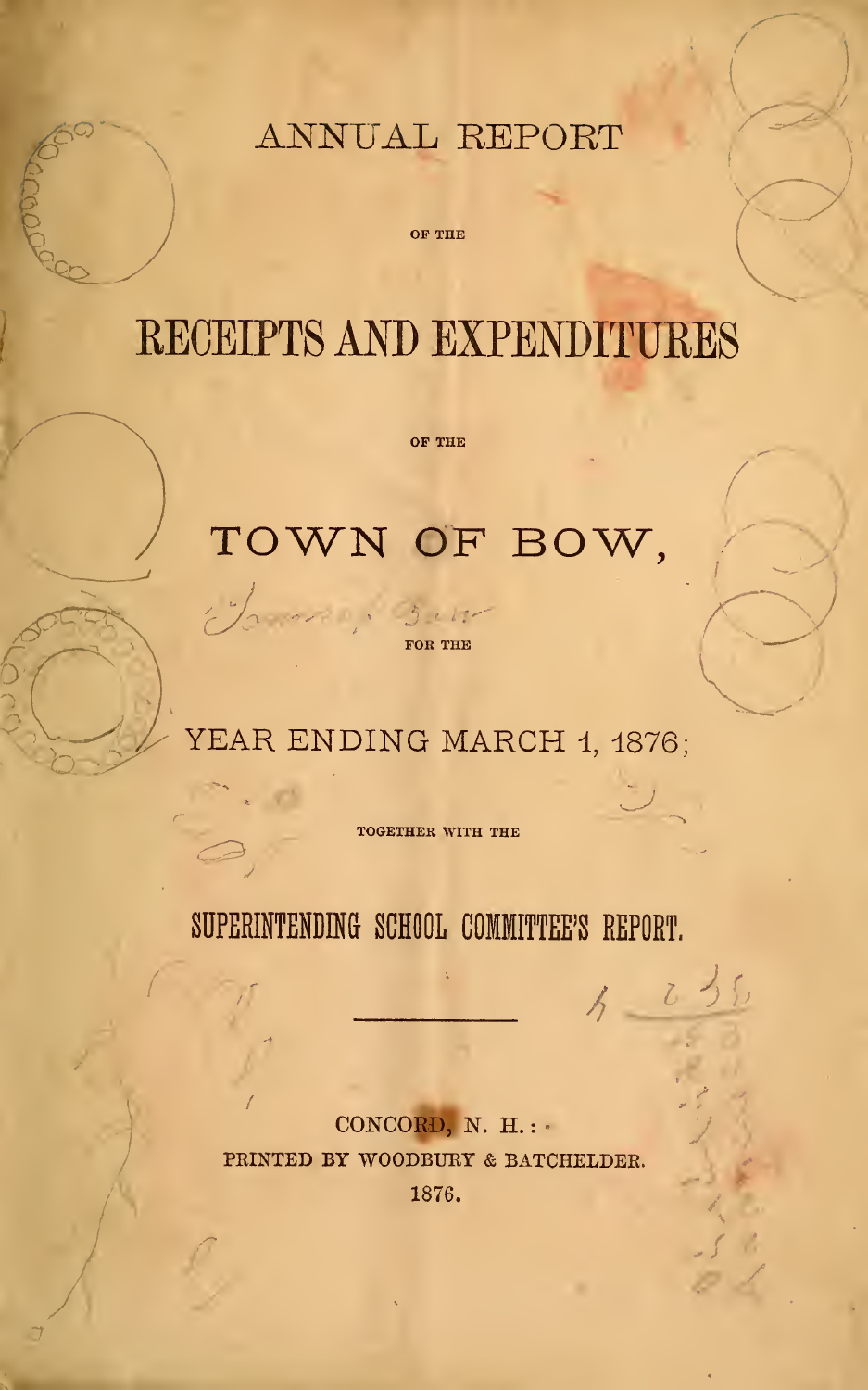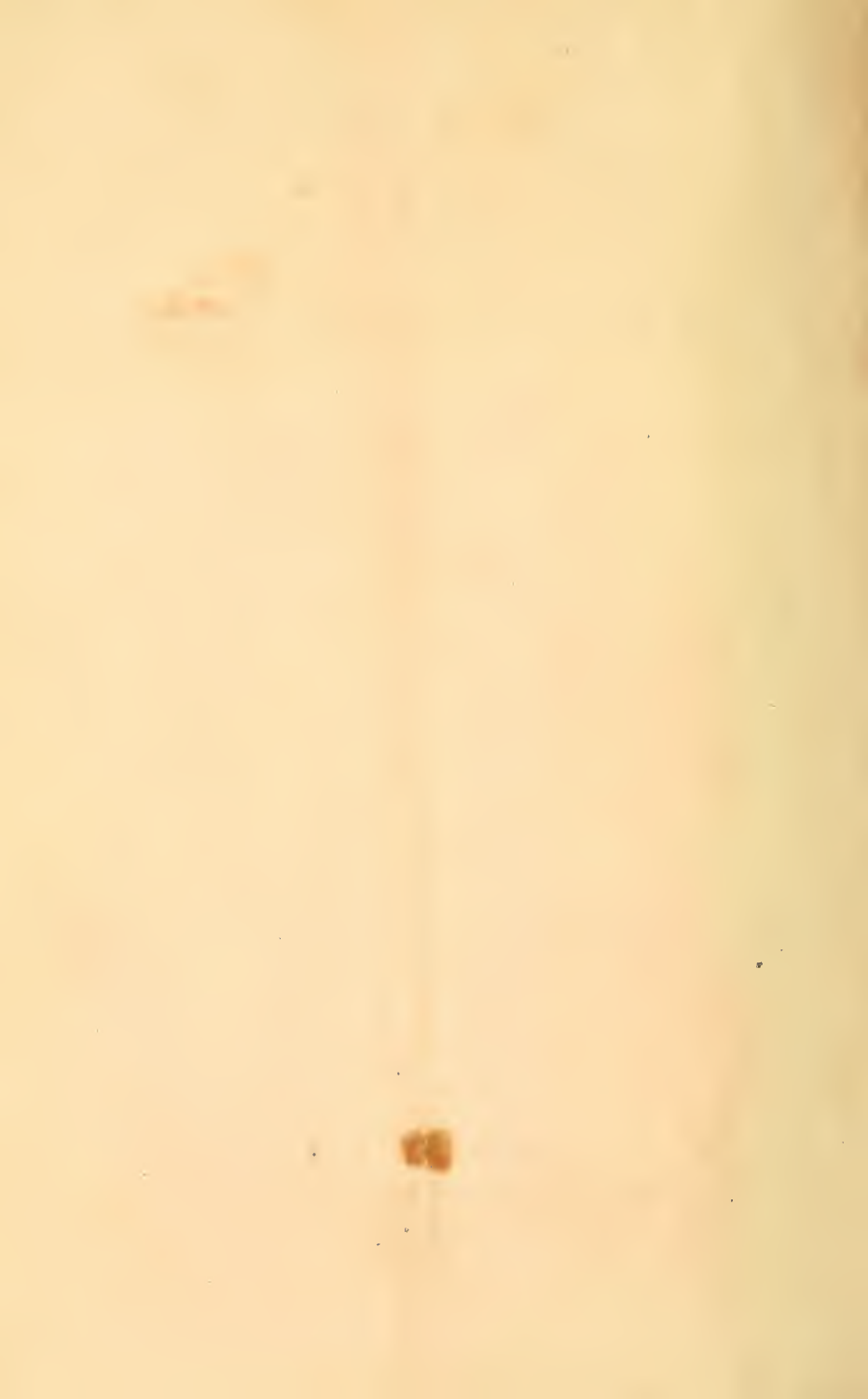## REPORT.

352.07

&7S  $1876$ 

Amount of taxes assessed in the town of Bow for<br>the year 1875.  $$2,190\,24$ the year  $1875$ ,

#### RECEIPTS.

Received of-Enoch Alexander, town treasurer for 1874, \$1,841 34 Horace H. Parker, collector of taxes for the year 1874 in full, 529 77 1874 in full,<br>Horace H. Parker, collector of taxes for 1875, 1,880 10 State treasurer, savings bank tax, 1,254 39 Railroad tax. 354 19 Literary fund, 69 23 County of Merrimack, 91 00 Interest on money, 25 00

\$6,045 02

#### EXPENDITURES.

| Paid—Woodbury & Batchelder for printing town |        |
|----------------------------------------------|--------|
| report for 1874,                             | \$3200 |
| Horace Call, for land damages,               | 50 00  |
| Betsy Stark, for stone for bridge,           | 5 00   |
| Selectmen for building road in District No.  |        |
| 14,                                          | 63 08  |
| County of Merrimack for county tax,          | 958 01 |
| Several school districts, school money,      | 956 86 |
| Horace H. Parker, building committee in      |        |
| in District No. 11,                          | 126 30 |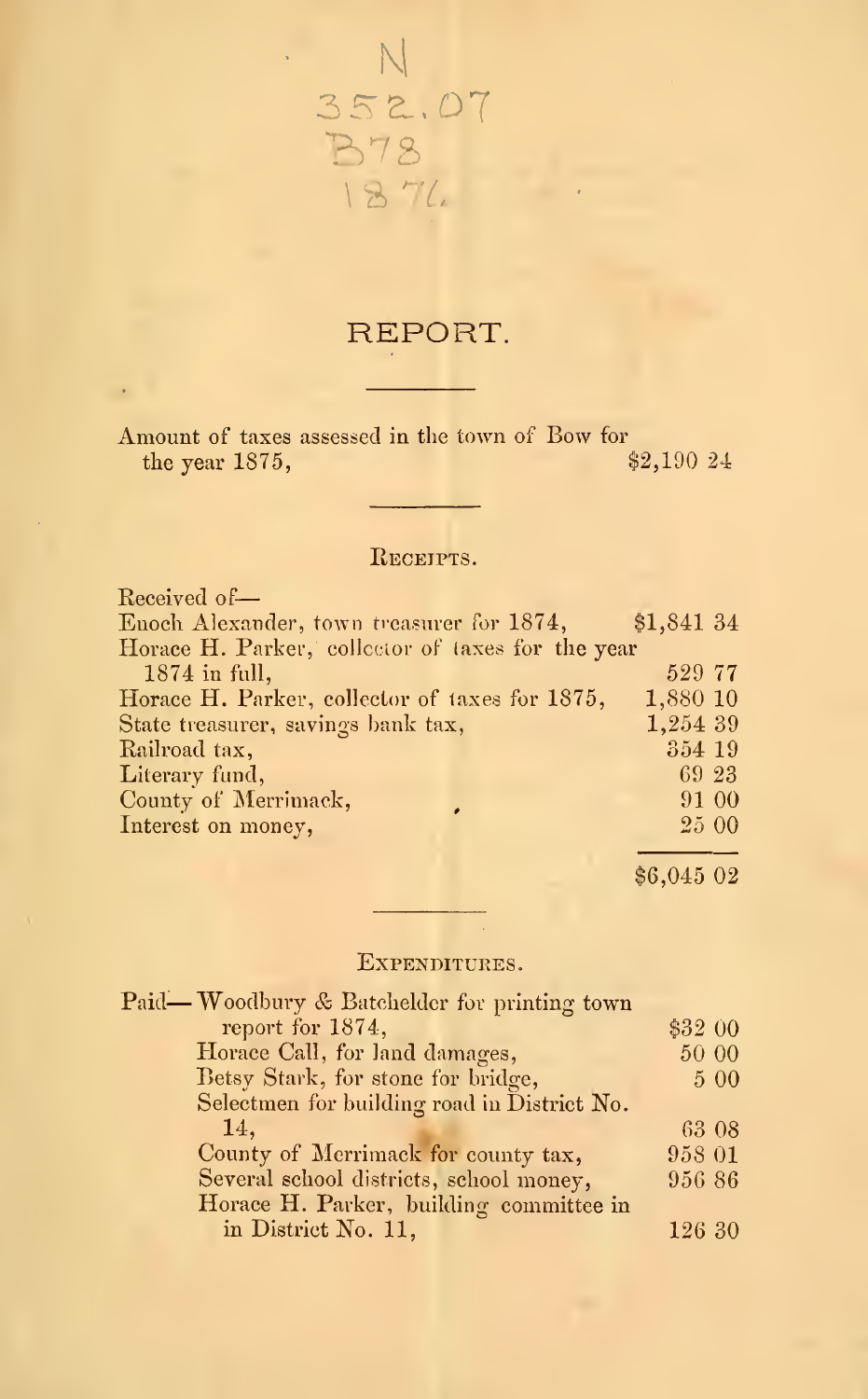| Paid—Witnesses in Saltmarsh case,           | 109 98   |
|---------------------------------------------|----------|
| Non-residents highway receipts,             | 67 08    |
| Horace Gage's estate for returning births   |          |
| and deaths in town of Bow, 1875,            | 175      |
| Sargent & Chase, for professional services  |          |
| for $1875$ ,                                | 10000    |
| Dr. Haines, for professional services,      | 11 00    |
| Willeby Colby, jr., town clerk, for 1875,   | 15 00    |
| B. W. Sanborn, for books and stationery,    | 953      |
| George W. Short, for services as S.S.       |          |
| Committee,                                  | 45 0,0   |
| John W. Goodhue, guide-posts and setting    |          |
| the same,                                   | 13 00    |
| Oliver P. Wilson, for making and letter-    |          |
| ing guide-boards,                           | $30\;00$ |
| William H. Norton, for team,                | 7 50     |
| Manley Clough, for setting stone under      |          |
| town house,                                 | 3 00     |
| Henry L. Burnham, for surveying highway,    | 1 50     |
| Damage on wagon Horace P. Gage,             | 5 50     |
| Horace H. Parker, for services as modera-   |          |
| tor for $1875$ ,                            | 3 00     |
| Enoch Alexander, for services as town       |          |
| treasurer,                                  | 10 00    |
| Horace H. Parker, for services as collector |          |
| for $1875$ ,                                | 50 00    |
| James Green, for board of selectmen,        | 900      |
| Samuel C. Clement and others for plank      |          |
| for bridges,                                | 58 83    |
| For labor on highway,                       | 224 95   |
| For support of paupers,                     | 160 75   |
| For repairing town house,                   | 313 32   |
| Horace H. Parker, for abatement of taxes,   | 19 10    |
| State treasurer, State tax,                 | 1,072 00 |
| James H. B. Palmer, for maintaining         |          |
| watering tub on highway up to March         |          |
| 1,1876,                                     | 6 00     |
| Dr. J. H. Adams, for return of births and   |          |
| deaths,                                     | 75       |
| Andrew Gault, Enoch Alexander, and          |          |
| Samuel C. Clement, for services as au-      |          |
| ditors.                                     | 6 00     |
|                                             |          |

 $\bar{\epsilon}$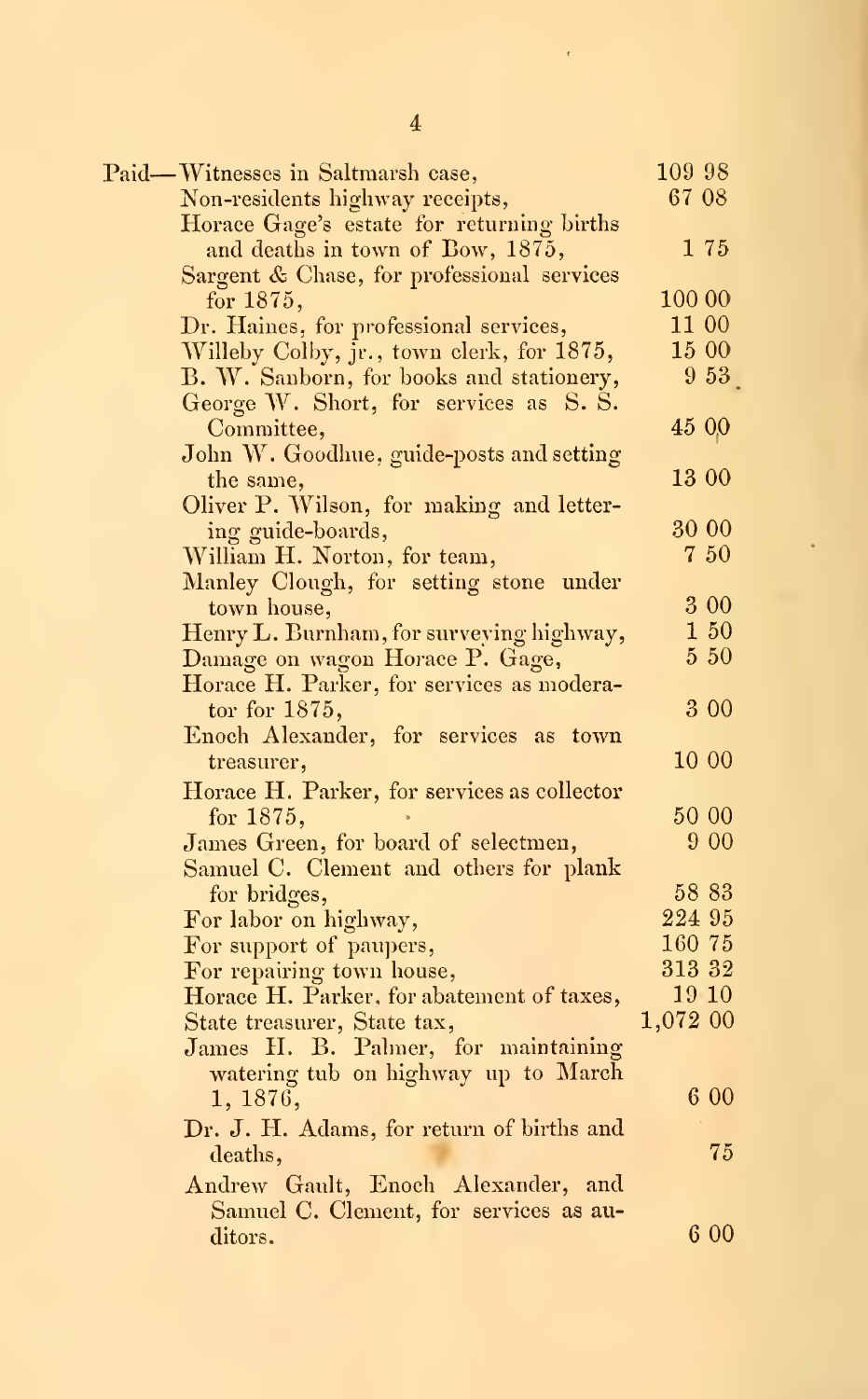| 1875.                 |     |                                                                               | $_{\rm{DR.}}$ |  |
|-----------------------|-----|-------------------------------------------------------------------------------|---------------|--|
| March 20.             |     | To drawing jury,                                                              | \$100         |  |
| April 18.             |     | To taking inventory, regulating books,<br>making taxes and warrants, 14 days, | 28 00         |  |
|                       |     | $\rm To$ going to Concord for doctor for Cal-<br>vin Clough's wife,           | 1 00          |  |
|                       | 23. | To moving Sally Buntin's goods from<br>Amos Johnson's to John J. Buntin's,    | $2\;00$       |  |
| $\rm{May}$            | 1.  | To distributing highway surveyors'                                            | 2 0 0         |  |
|                       | 13. | warrants and making appointments,<br>To making copies of petition and order   |               |  |
|                       |     | of notice for new highway in Dist.<br>No. 14,                                 | 2 00          |  |
|                       | 26. | To Concord one day at police court,                                           | 200           |  |
|                       | 29. | To one half day laying out highway in                                         |               |  |
|                       |     | Dist. No. 14,                                                                 | 100           |  |
| $\operatorname{June}$ |     | To recording taxes on selectmen's                                             |               |  |
|                       |     | book,                                                                         | 5 00          |  |
|                       |     | To going to see Alonzo Jameson's                                              |               |  |
|                       |     | family,                                                                       | 1 00          |  |
| Aug.                  | 19. | To going to Concord for doctor for                                            |               |  |
|                       |     | Mandana Webber,                                                               | 1 00          |  |
| Oct.                  | 1.  | To taking inventory of real estate, 30                                        |               |  |
|                       |     | days,                                                                         | 60 00         |  |
|                       |     | To one one day at assessor's meeting                                          |               |  |
|                       |     | at Concord,                                                                   | 2 00          |  |
|                       |     | To one day at Concord buying lum-                                             |               |  |
|                       |     | ber, lime, paints, oils and hardware                                          |               |  |
|                       |     | for town house,                                                               | 2 00          |  |
|                       | 29. | To one day spent in procuring the                                             |               |  |
|                       |     | making of guide-boards,                                                       | 200           |  |
| Nov.                  | 5.  | To one day spent at P. Brown's and                                            |               |  |
|                       |     | Concord on town business,                                                     | 2 00          |  |
|                       | 15. | To going to Dunbarton for guide-                                              |               |  |
|                       |     | boards,                                                                       | 2 00          |  |
|                       | 16. | To putting up guide-boards,                                                   | 2 00          |  |
|                       | 20. | To one day spent in paying bills con-                                         |               |  |
|                       |     | tracted in repairing Town House,                                              | 2 00          |  |
|                       |     |                                                                               |               |  |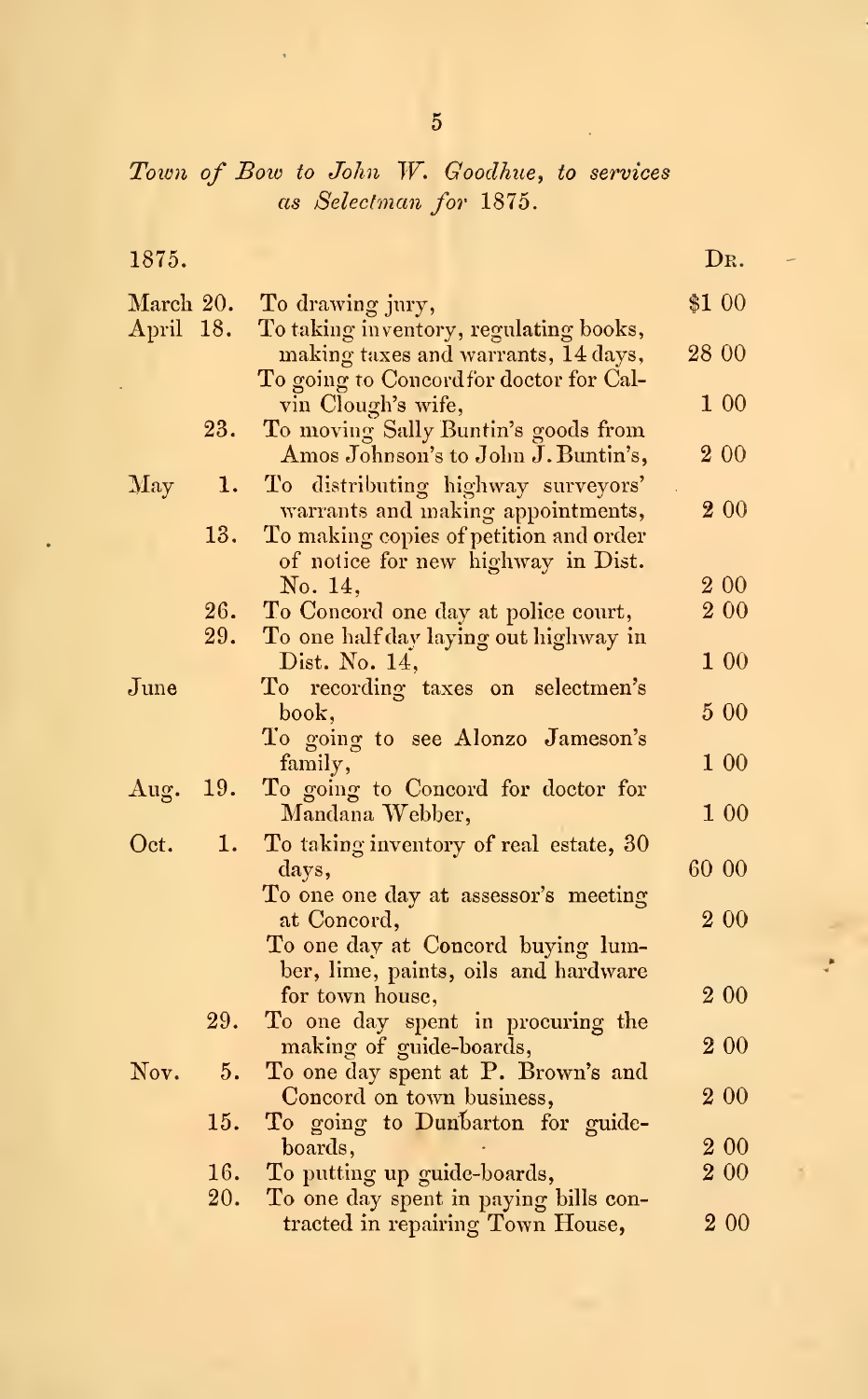| 25.        | To two days on road hearing before   |          |
|------------|--------------------------------------|----------|
|            | Commissioners Aaron Lord and         |          |
|            | others against Bow and Dunbarton,    | 4 0 0    |
|            | 27. To drawing jury,                 | 1 0 0    |
|            | Dec. 10. To regulating jury box,     | 1 00     |
| 1876.      |                                      |          |
| Feb.<br>5. | To taking affidavits and making out  |          |
|            | the papers in Hannah Hammond         |          |
|            | and Sally Buntin's case,             | 2 00     |
| 8.         | Settling with County Commissioners,  | 2 00     |
| 24.        | On school district hearing, No. 1 in |          |
|            | Bow and 23 in Concord,               | 2 00     |
| 25.        | One day at Town House settling town  |          |
|            | accounts,                            | $2\;00$  |
| 26.        | To making check-lists and warrants   |          |
|            | and posting the same,                | 2 0 0    |
| 28 and 29. | To two days' settling town accounts, |          |
|            | making reports and getting them      |          |
|            | printed,                             | 4 0 0    |
|            |                                      |          |
|            |                                      | \$140 00 |
|            |                                      |          |

### Town of Bow to Cavis G. Brown, to services as Selectman for 1875. 1875.

|    |                                  | $\mathrm{D}\mathrm{R}$ .                                                                                                                                                                                                                                                                                                                                 |
|----|----------------------------------|----------------------------------------------------------------------------------------------------------------------------------------------------------------------------------------------------------------------------------------------------------------------------------------------------------------------------------------------------------|
|    |                                  | \$1 00                                                                                                                                                                                                                                                                                                                                                   |
|    |                                  |                                                                                                                                                                                                                                                                                                                                                          |
|    |                                  | 24 00                                                                                                                                                                                                                                                                                                                                                    |
|    |                                  | 2 0 0                                                                                                                                                                                                                                                                                                                                                    |
|    |                                  |                                                                                                                                                                                                                                                                                                                                                          |
|    | days,                            | 60 00                                                                                                                                                                                                                                                                                                                                                    |
| 1. |                                  |                                                                                                                                                                                                                                                                                                                                                          |
|    | town business,                   | 2 00                                                                                                                                                                                                                                                                                                                                                     |
|    |                                  | 1 0 0                                                                                                                                                                                                                                                                                                                                                    |
|    |                                  |                                                                                                                                                                                                                                                                                                                                                          |
|    |                                  | 200                                                                                                                                                                                                                                                                                                                                                      |
|    |                                  |                                                                                                                                                                                                                                                                                                                                                          |
|    |                                  |                                                                                                                                                                                                                                                                                                                                                          |
|    | County Commissioners,            | 2 00                                                                                                                                                                                                                                                                                                                                                     |
|    | March 20.<br><b>16.</b><br>1876. | To drawing jury,<br>To taking inventory, making taxes<br>and warrants, 12 days,<br>26. To Concord one day at police court,<br>9. To taking inventory of real estate 30<br>To one day with John Goodhue on<br>10. To regulating jury box,<br>15. To attending the meeting of assess-<br>ors at Concord one day,<br>8. To one day at Concord settling with |

L.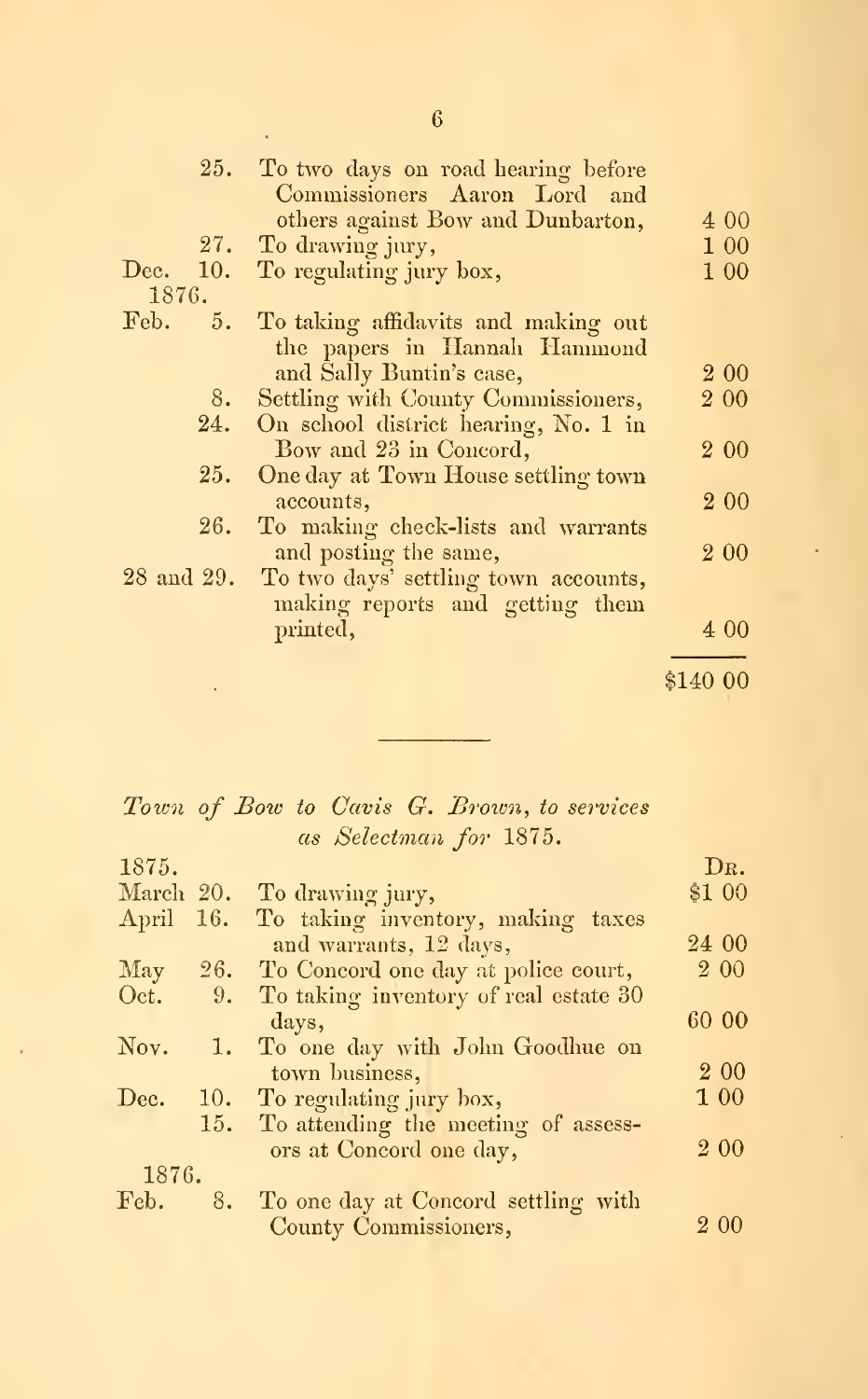| Feb.            | 24. To attending hearing in school district,  |         |
|-----------------|-----------------------------------------------|---------|
|                 | No. 1 in Bow and 23 in Concord,               | 2 0 0   |
|                 | 25. To one day settling town accounts,        | 2 0 0   |
|                 | 26. To one day making check-lists and         |         |
| $\sim$ $\alpha$ | warrants,                                     | 2 0 0   |
|                 | 28 and 29. To two days settling town accounts |         |
|                 | and making reports,                           | 4 0 0   |
|                 |                                               |         |
|                 | $\mathbf{K}^{\text{in}}$                      | \$10400 |
|                 |                                               |         |
|                 |                                               |         |
|                 |                                               |         |

## Town of Bow to Warren M. Davis, to services as Selectman for 1875.

| 1875.         |     |                              |                                                    |            | Dr.        |  |
|---------------|-----|------------------------------|----------------------------------------------------|------------|------------|--|
| April 16.     |     | and making taxes, 12 days,   | To taking inventory, regulating books              | \$24 00    |            |  |
|               | 30. | rants one day,               | Distributing highway surveyors' war-               |            | 2 0 0      |  |
|               |     |                              | May 24. To one half day laying out road,           |            | 1 0 0      |  |
|               |     | books, 30 days,              | Sept. 1 to Oct. 9, taking inventory and regulating |            | 6000       |  |
| Dec.<br>1876. |     |                              | 10. To one-half day, regulating jury box,          |            | <b>100</b> |  |
| ${\bf Feb.}$  | 24. | ness,                        | To going to Concord on town busi-                  |            | 2 00       |  |
|               |     |                              | Feb. 25. To one day settling town accounts,        |            | $2\;00$    |  |
|               |     | warrant, and posting same,   | Feb. 26. To one day making check-list and          |            | 2 00       |  |
|               |     | accounts and making report,  | Feb. 28 and 29. To two days settling town ac-      |            | 400        |  |
|               |     |                              |                                                    |            |            |  |
|               |     |                              |                                                    | \$98 00    |            |  |
|               |     |                              |                                                    | \$4,886 79 |            |  |
|               |     | Money in hands of treasurer, |                                                    | 1,158 23   |            |  |
|               |     |                              |                                                    |            |            |  |

 $\overline{7}$ 

\$6,045 02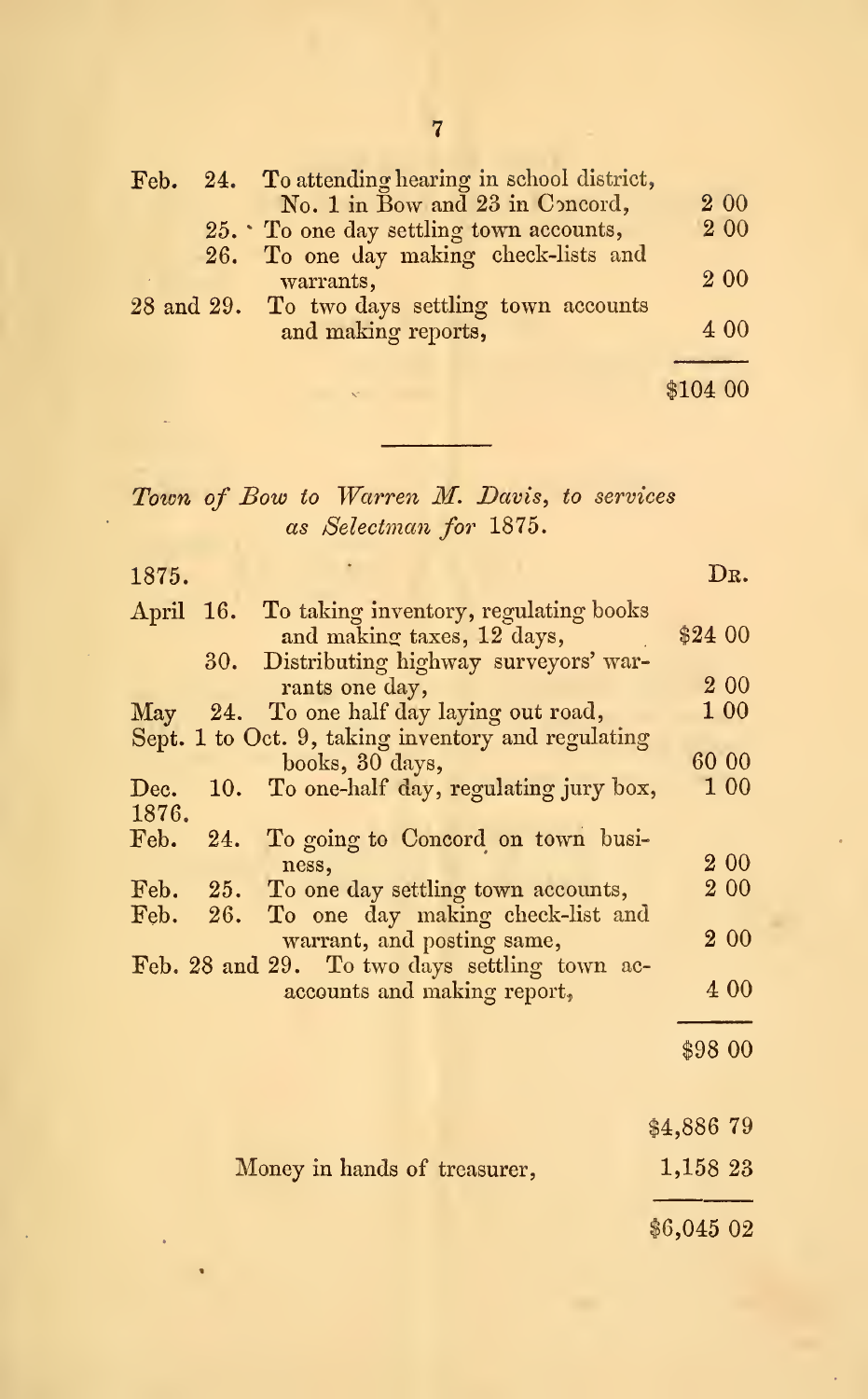### DEBTS DUE THE TOWN.

| Due from Horace H. Parker, collector for 1875,<br>Cash in hands of treasurer, | \$310 14<br>1,158 23 |  |
|-------------------------------------------------------------------------------|----------------------|--|
|                                                                               | \$1,468 37           |  |
| THE TOWN IS OWING                                                             |                      |  |
| School District No. 13, School Money,                                         | \$69,70              |  |
| Sargent & Chase, for professional services,                                   | 142 30               |  |
|                                                                               | \$21200              |  |
| Balance in favor of the town,                                                 | $$1,256$ 37          |  |
| JOHN W. GOODHUE, ) Selectmen                                                  |                      |  |
| CAVIS G. BROWN,                                                               |                      |  |
| WARREN M. DAVIS.                                                              | Bow.                 |  |

We, the undersigned, auditors of the selectmen's and treasurer's accounts for the year ending March 1, 1876, certify that we have examined said accounts, and find them correctly cast and properly vouched.

 $\sim$ 

| ANDREW GAULT,      |                 |
|--------------------|-----------------|
| ENOCH ALEXANDER,   | $\{Auditors.\}$ |
| SAMUEL C. CLEMENT, |                 |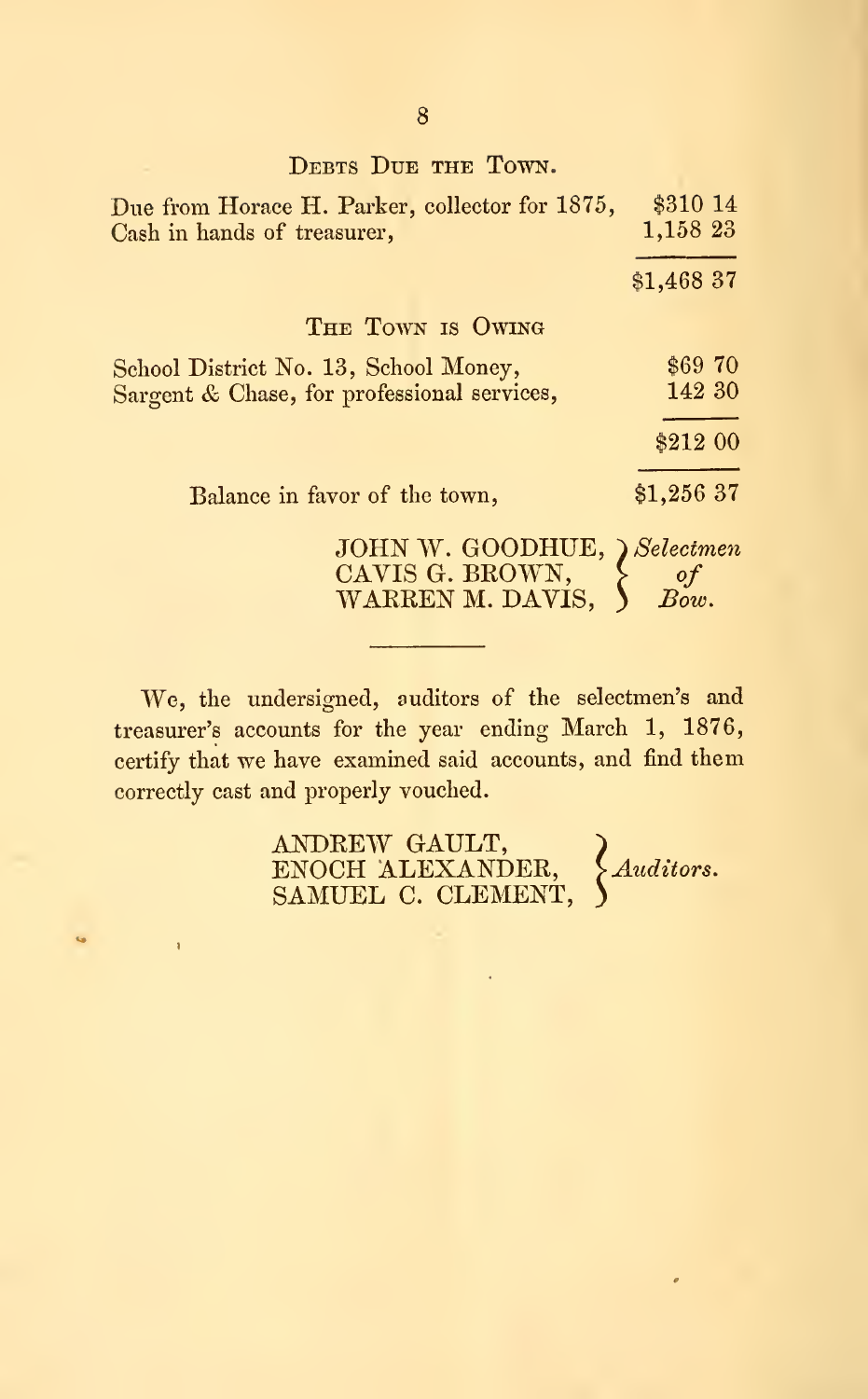# SCHOOL KEPOET.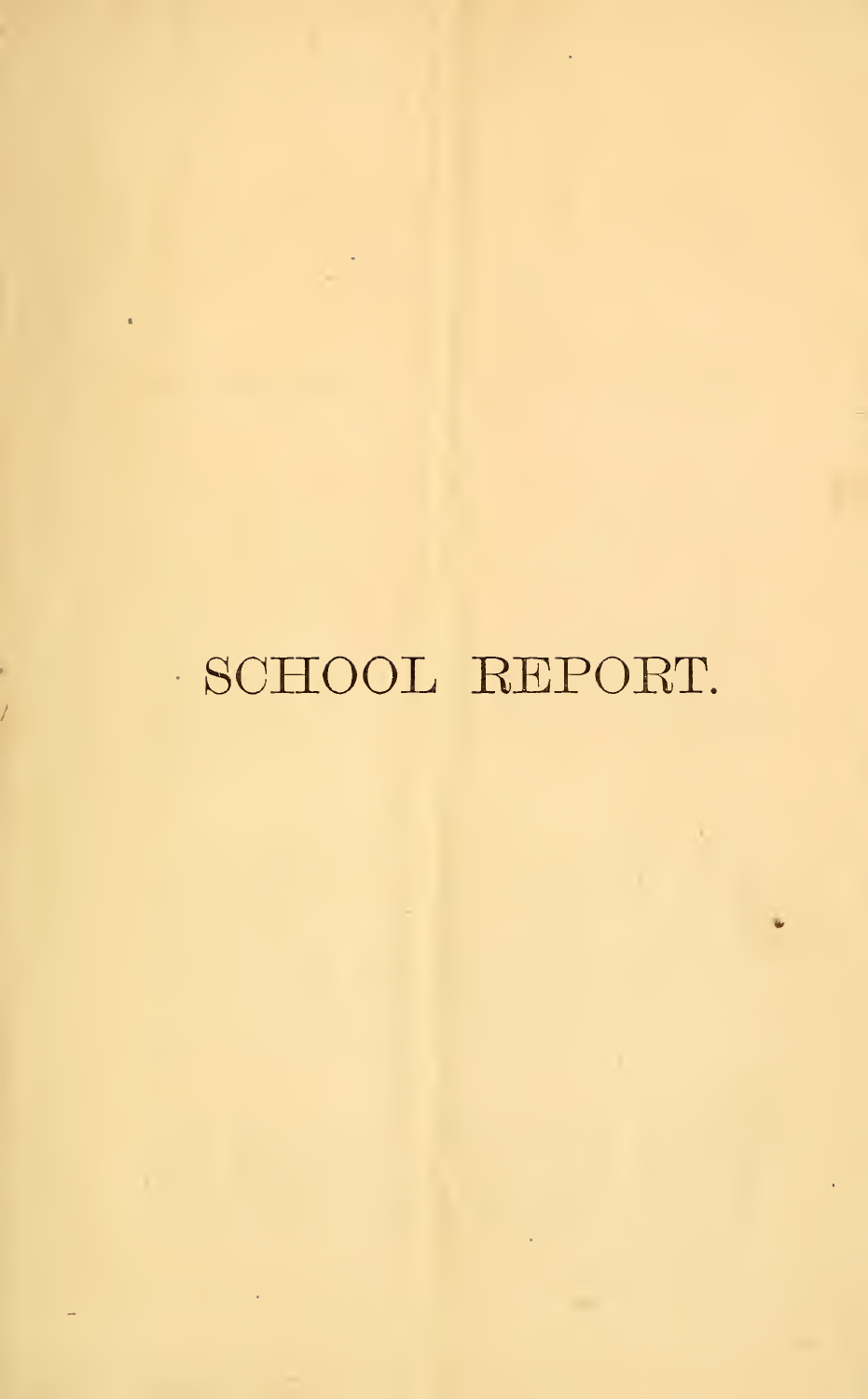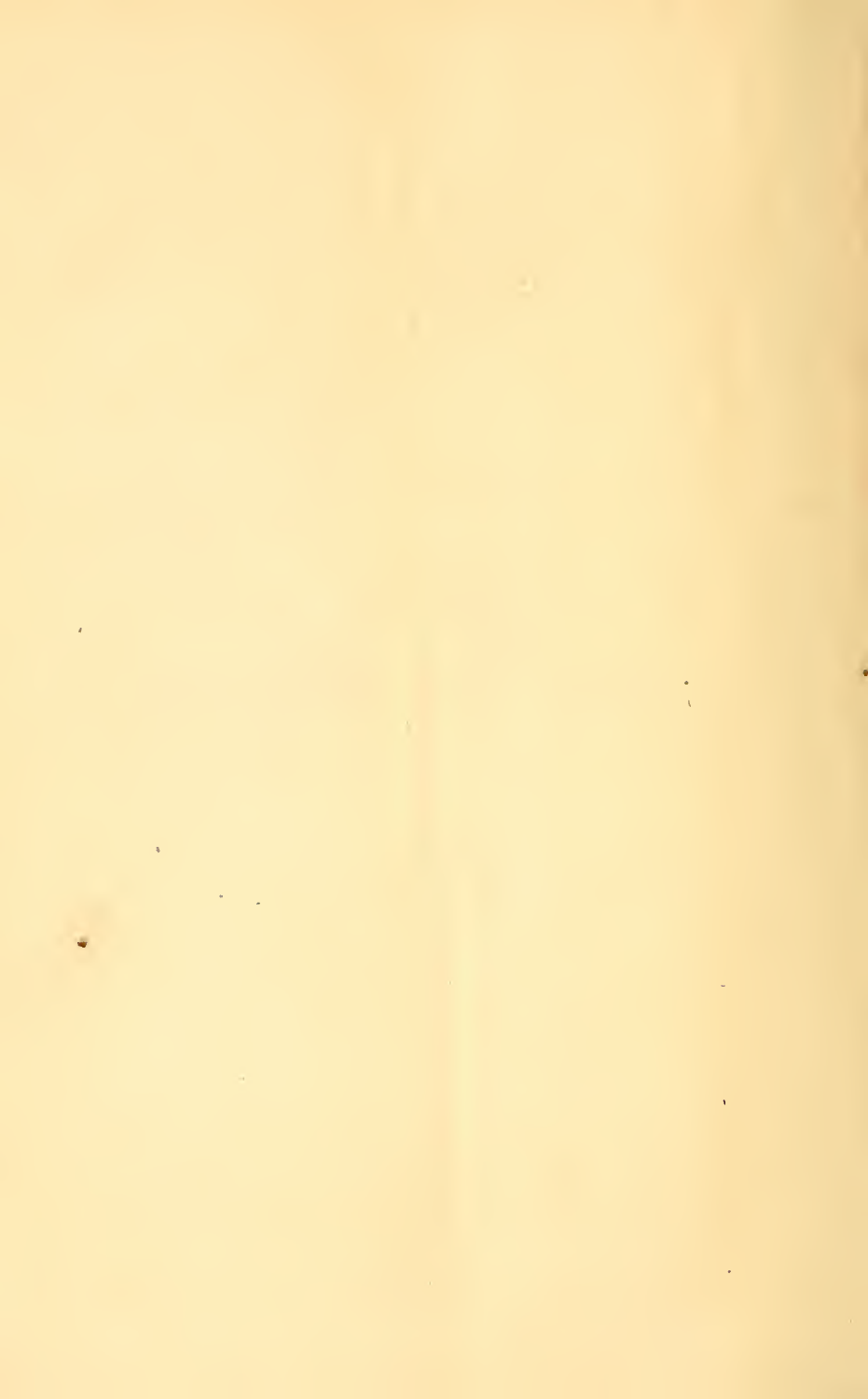## REPORT

#### OF THE

# SUPERINTENDING SCHOOL COMMITTEE.

#### District No. 1.

Jeremiah Ellis, prudential committee. Summer term was taught by Miss Sarah E. Burroughs. The pupils in this school were mostly small, but the closing examinations gave evidence that some progress had been made in their studies.

Winter term taught by Miss Jessie G. Prescott. Miss Prescott was much interested for the welfare of her scholars ; and if they had appreciated her kind intentions, the result would have been <sup>a</sup> profitable term ; as it was, good improvement was made by some of the scholars. In this district are some hard cases that should come under the rigid discipline of <sup>a</sup> stern male teacher.

#### DISTRICT No.52.

Harrison Colby, prudential committee. Summer term taught by Miss S. Record. This teacher's literary qualifications for teaching were sufficient, and we hoped the school would prosper under her instructions; but we are sorry to report that the examination was not as satisfactory as we had anticipated.

Winter term taught by Harrison Colby. Mr. Colby is a teacher of experience and ability, and the results obtained this term were highly creditable to both teacher and pupil.

#### DISTRICT No. 3.

Isaac White, prudential committee. Angila E. Smith had charge of this school both terms. This was Miss Smith's first effort at teaching, but we think she succeeded well considering the discouragements under which she labored.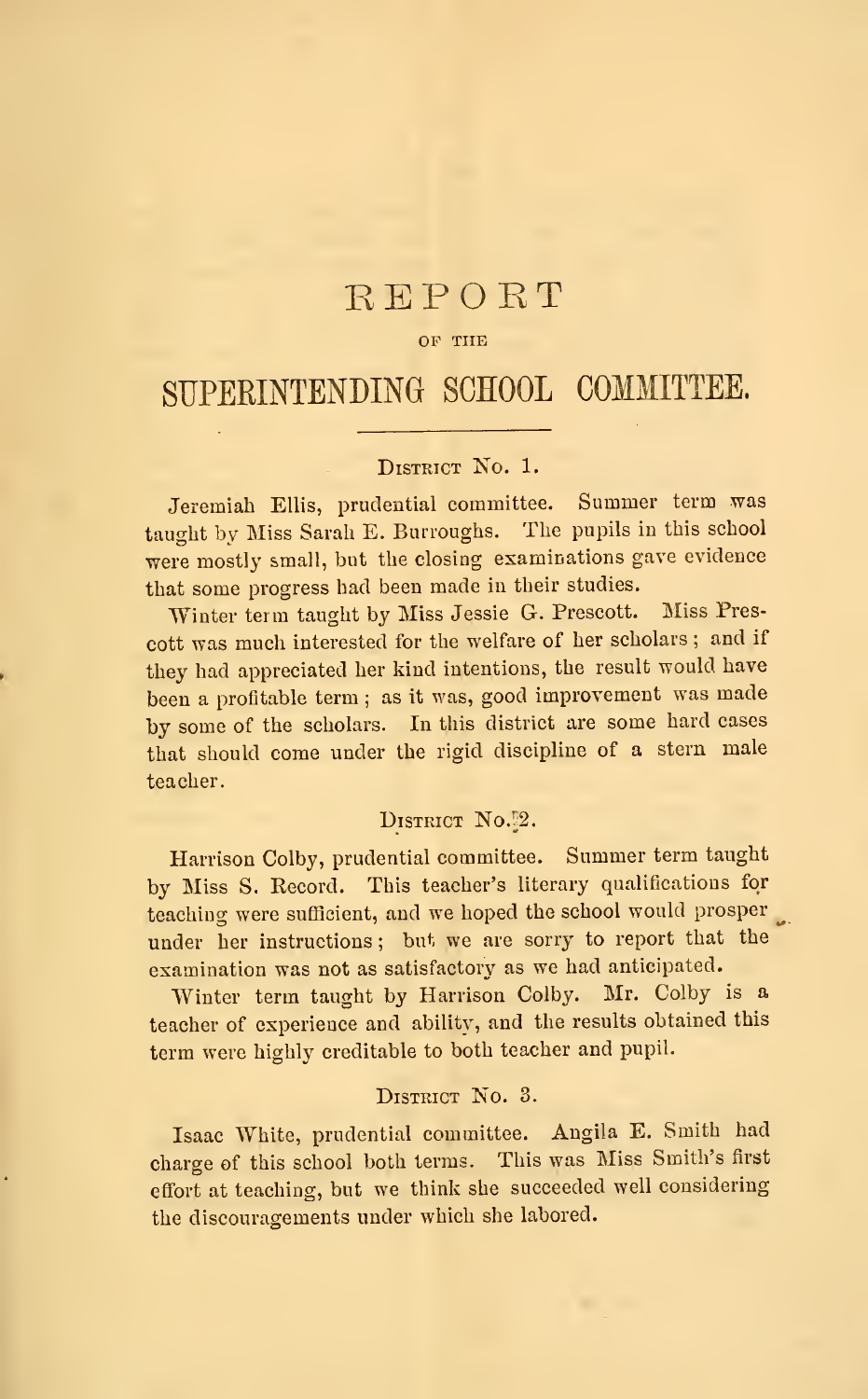#### DISTRICT No. 4.

Henry A. Wheeler, prudential committee. This school was placed under the instruction of Miss Lr.thera Wheeler, during the summer term. Her labors were crowned with success as in former years. In the teacher's remarks she says, "I can truly say that I have had a pleasant term of school. In no instance have been obliged to resort to punishment in any form, not one instance of whispering, tardiness, absence or dismission during the term.

Miss Ida M. Perkins taught the winter term. Miss Perkins is a teacher of experience, and well fitted for her occupation. It is surprising that so much enthusiasm could be created in so small a school.

#### District No. 5.

Nathan Stevens, prudential committee. Summer term taught by Miss Etta J. Carley. Miss Carley is a teacher of ability, and under her instructions this school made good progress. In this school everything moved like watch-work, there was a time for everything and everything came at the proper time.

Winter term taught by Miss Jennie G. Stebbins. Miss Stebbins took the school where the former teacher left it and conducted it in the same good order ; the closing exercises of both terms in this district are commendable to both teachers and scholars.

#### DISTRICT No. 6.

Alfred A. Elliott, prudential committee. One term taught by Miss Hattie E. Prescott. This teacher had superior qualifications and labored hard to benefit those under her charge. The register of this district shows that the school was very broken ; but we think some progress was made in the studies.

#### District No. 7.

Manley Clough, prudential committee. Miss G. A. Clough had charge of this school both terms. This was a very orderly school. Perfect sympathy existed between teacher and scholars. The examinations at the close of both terms were quite satisfac tory.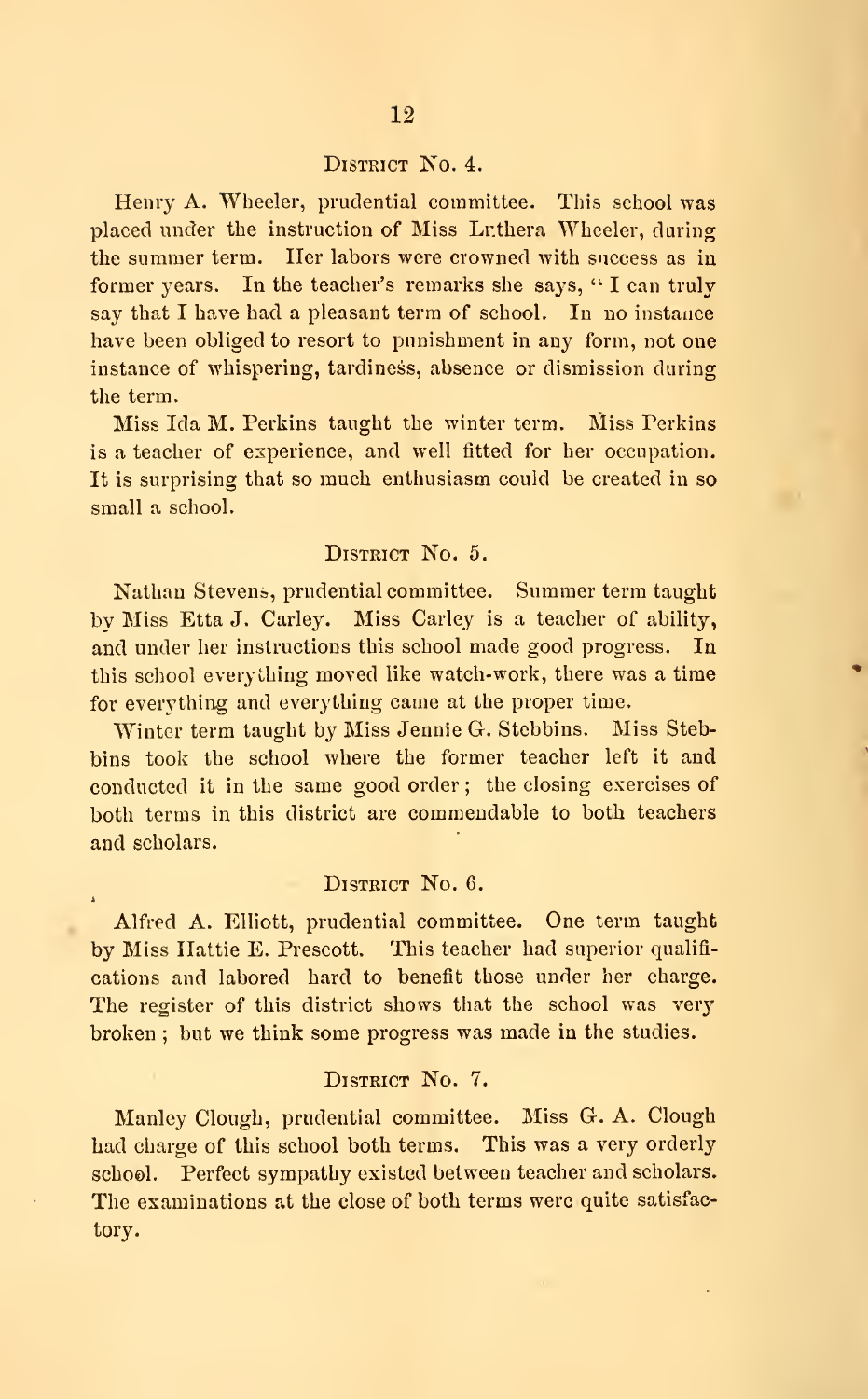#### District No. 8.

William E. Nesmith, prudential committee. Summer term taught by Miss Asenath A. Wheeler. This is the fourth term Miss Wheeler has taught in this district. She labored earnestly for the interests of the school and her efforts were seconded by the pupils. A good degree of improvement was made.

Winter term taught by Miss Flora M. Nesmith. This was Miss Nesmith's first attempt at teaching. Of this school the teacher remarks: "The term passed pleasantly and rapidly away; although the number was small yet a good degree of interest was manifested by the scholars." We think good pro gress was made, considering so short a term. The exercises at the close of the school would tend to confirm what she says of the scholars.

#### District No. 9.

Ira Woodbury, prudential committee. Both terms of school were kept by Miss M. Belle Holmes. This was a very orderly school. Sympathy seemed to exist between teachers and scholars. The examinations at the close of each term were very satisfactory. Miss Holmes is a superior teacher.

#### DISTRICT No. 10.

George W. Colby, prudential committee. Miss Annette Hadley had charge of this school both terms, and fully sustained her former reputation as an experienced and successful teacher. The appearance of the school at the examination of both terms was very good and gave evidence of thorough work on the part of both teacher and pupils. We think that in this district are found two of the best scholars that have attended school in town the present year. Miss Hattie Colby and Miss Nellie Colby.

#### District No. 11.

Leonard Kendall, prudential committee. Summer term taught by Miss L. F. Benson, who is an amiable and pleasant teacher. She gave general satisfaction to the district. The school ap peared well at each visit of your committee, and at the close showed commendable improvement.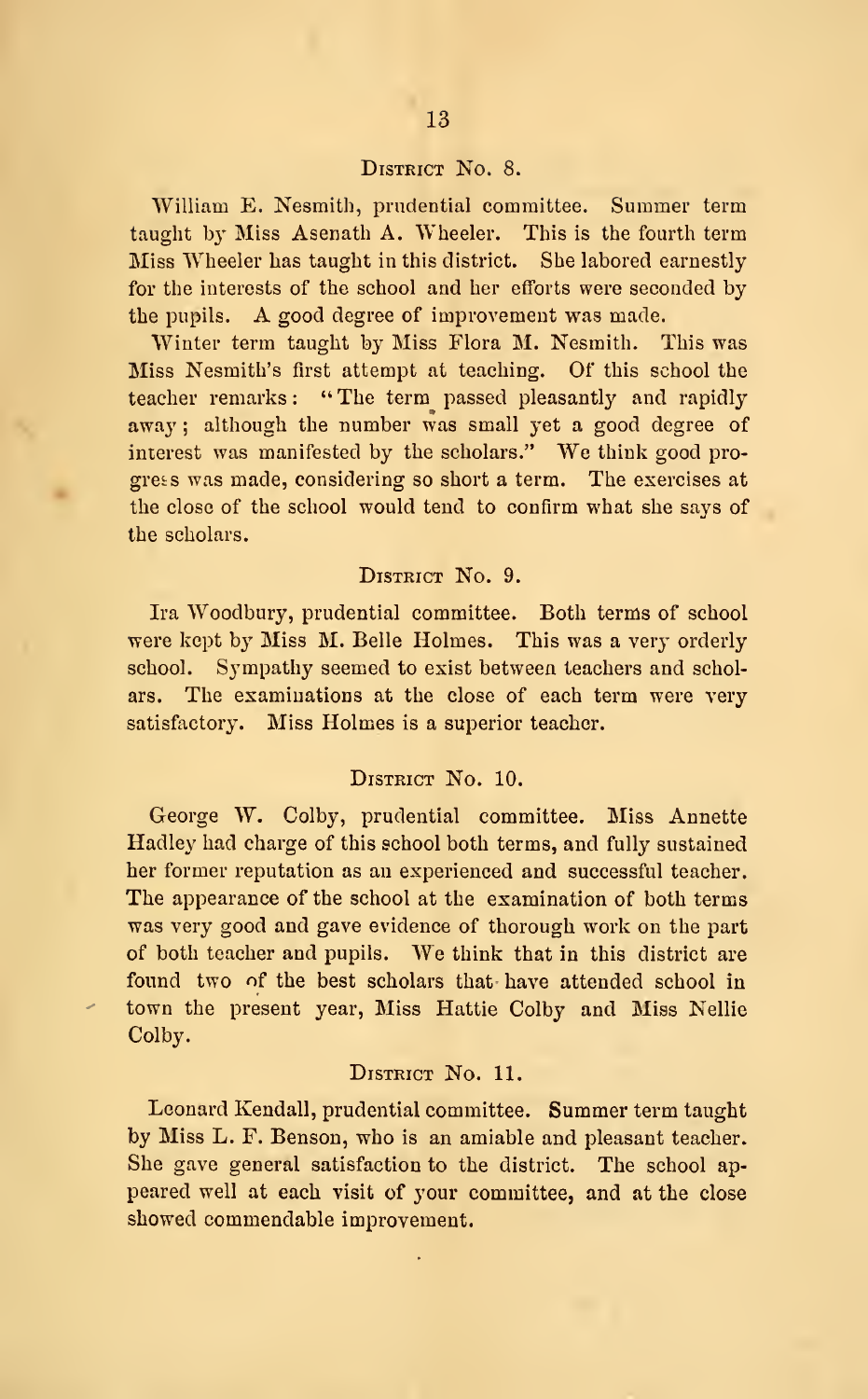Winter term taught by Mr. John C. Hammond, an old and well-known teacher. His previous well-earned reputation was fully sustained, and the results all that could have been expected in so short a time.

#### DISTRICT No. 12.

Wm. B. Morgan, prudential committee. This school was placed under the instruction of Mrs. Lizzie M. Brown, both terms ; an excellent teacher too well-known to require comment here. The people of this district have reason to congratulate themselves on the success of their school the past year, and also the present standing of the same.

#### District No. 13.

Moses Perkins, prudential committee. We visited <sup>a</sup> school taught by Miss M. Belle Holmes, early last spring which com menced in February. The closing exercises were very com mendable indeed.

There is now a school being kept by Miss Anna C. Rogers. We are unable to say much of this school, but think it bids fair to be one of our best schools, as the teacher seems willing to labor for the interests of those under her care.

#### DISTRICT No. 14.

Harrison Brown, prudential committee. Summer term taught by Miss Emma O. Curtice. This teacher has had some experi ence in teaching, and we think she labored to benefit those placed under her instruction.

Winter term taught by Mr. J. P. Brown. Mr. Brown is an energetic, efficient teacher, aud has this term nobly sustained his former well-earned reputation. The pupils made good proficiency in all the studies pursued.

Before concluding this report a few thoughts and suggestions of a more general character may not be out of place. In re porting the whole number of scholars attending school in some of the districts the number thus reported is larger than really belong in the district, from the fact that scholars come in from other districts, and where it can be done to advantage we think the practice a good one.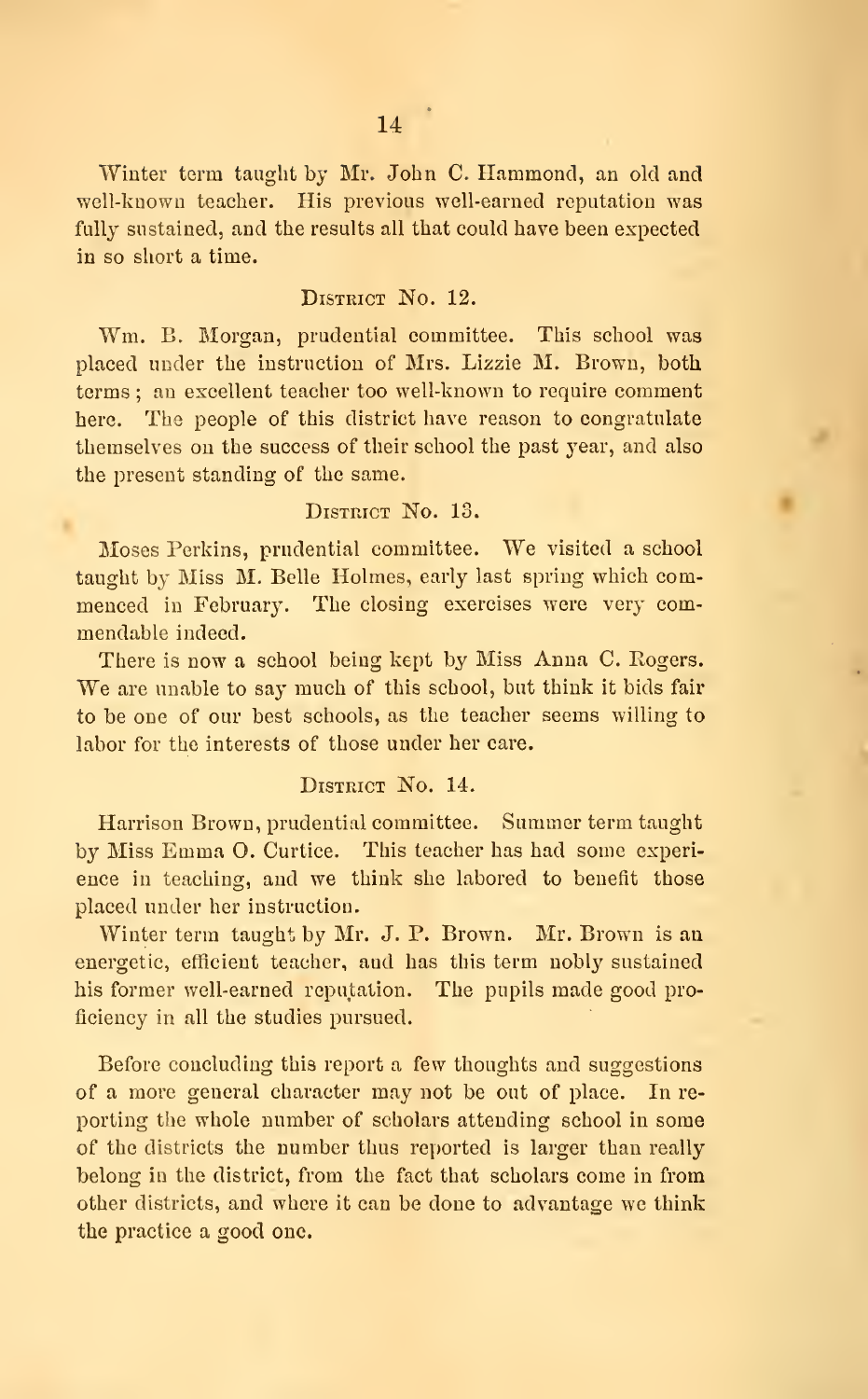The only change made in text-books has been the introduction of Monroe's Readers, which are used in all the schools in town with the exception of district No. 1, a change which has been of great practical benefit as we believe.

While our schools have not as yet attained that standard of excellence which we could wish, yet there are many things to encourage and prompt to still greater efforts than have yet been made. We think the schools during the past year, taken as <sup>a</sup> whole, will compare favorably with previous years; the same we think can justly be said of the teachers.

To the teachers we would say, you can do much to form the habits of the young. See that you direct their feet in the right way, and that the blight of immorality does not strike the tender plants in the spring-time of their existence.

The great object of education is to develop the whole man his physical, moral and intellectual faculties—and the teacher that does most for this is the most worthy of his hire. To mould the character and to bring into vigorous action the higher and nobler powers of the child-nature, in order to the accomplishment of the great purpose of his being, is truly an import ant task. And for this the common school has been established. The family and school are intimately connected. Home and school influence should blend together. The child should be taught at home to love law and order; to fear God and to keep his commandments ; to be obedient and truthful, affectionate and kind. Then will the home and school education be powerful in giving character to the youthful mind. We believe that he who does most for the common school and for the proper education of the young, does most to honor God and bless mankind. The statistics of our prisons, show that ignorance is the parent of crime, and that disgrace in manhood is neglected childhood. With these suggestions your School Committee would close his report.

#### GEORGE W. SHORT.

Superintending School Committee.

Bow, Feb. 25th, 1876.